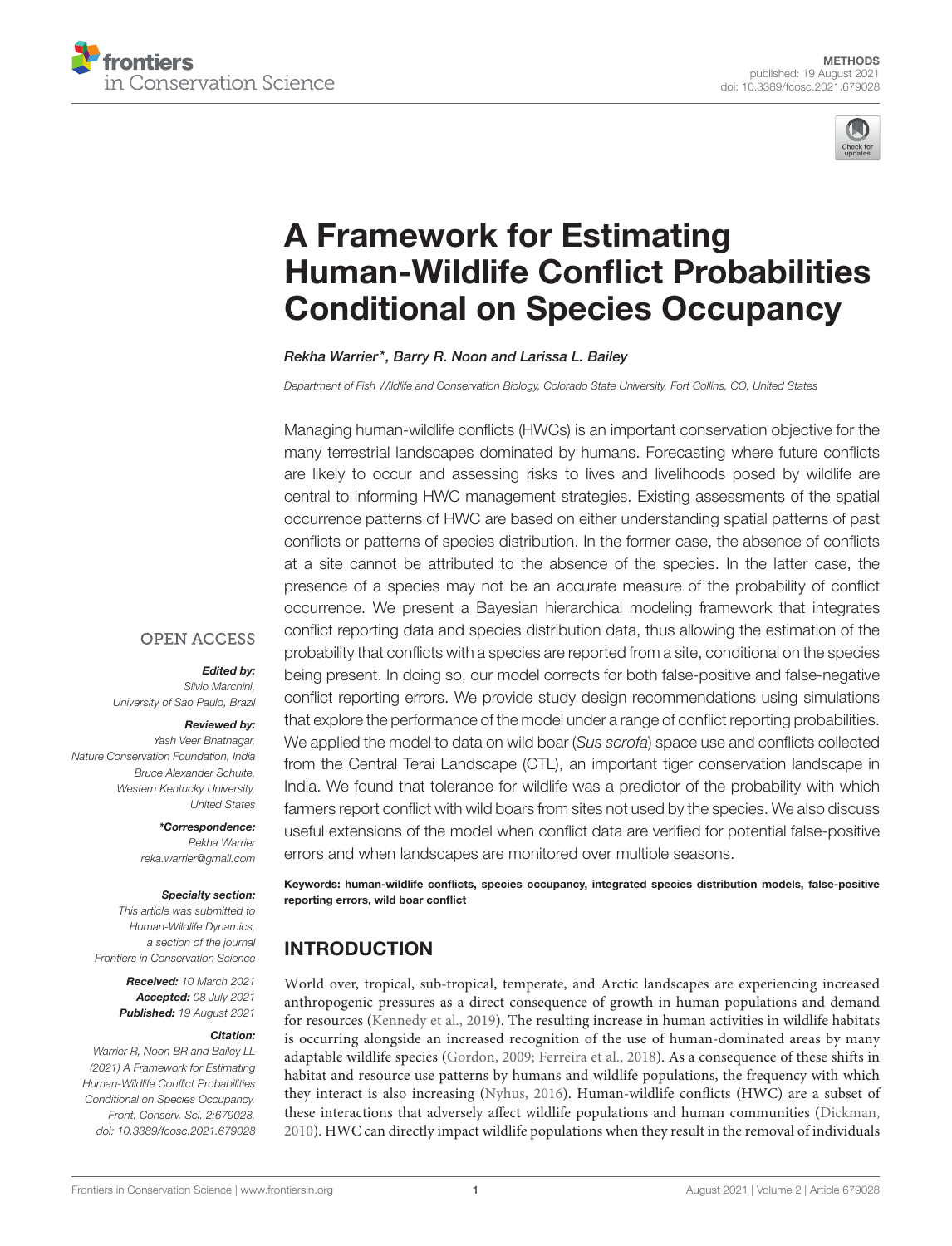either by legal or illegal means [\(Treves et al., 2006;](#page-8-5) Goswami et al., [2014\)](#page-8-6). Persistent HWC, when unmitigated, can also affect conservation efforts by diminishing human tolerance for coexisting with wildlife [\(Kansky et al., 2016\)](#page-8-7). Where human lives are lost, or where socio-economically marginalized communities are disproportionately affected, HWC also complicates the moral and ethical arguments in support of wildlife conservation. Preventing and mitigating HWC is therefore an imperative for the conservation of many threatened and endangered animal species. Consequently, monitoring HWC, and understanding its spatio-temporal dimensions and drivers is an integral part of most conservation programs.

Understanding the scale, nature, and drivers of HWC are fraught with challenges that arise both from the complexity of the process as well as biases inherent in observing the process. HWCs result from a complex interaction between social and ecological variables that may be heterogenous in time and space [\(Lischka et al., 2018\)](#page-8-8). Foraging decisions made by animals are the underlying driver of the observed patterns of many forms of HWC [\(Hill, 2015\)](#page-8-9). Foraging decisions typically involve tradeoffs between risks in accessing a food item and the net profitability of the food item [\(Baruch-Mordo et al., 2013;](#page-7-0) [Blackwell et al., 2016\)](#page-7-1). Long-term conflict prevention therefore depends upon clearly understanding what factors may be driving foraging decisions by a species. For example, a study of livestock depredation patterns by wolves in the Tibetan plateau found that while wolves occurred over a large portion of the landscape, attacks on livestock were more probable in areas of low ruggedness [\(Suryawanshi et al., 2013\)](#page-8-10).

The probability of conflicts occurring with wildlife at any given location may be predictable given an understanding of a species' space-use patterns [\(Baruch-Mordo et al., 2014\)](#page-7-2), or by investigating historic patterns of reported conflicts [\(Athreya et al., 2015\)](#page-7-3). Space-use patterns of wildlife are commonly estimated by fitting species distribution models (SDMs) to occurrence or detection/non-detection data (Elith and Leathwick, [2009;](#page-8-11) [Morelle and Lejeune, 2015;](#page-8-12) MacKenzie et al., [2017\)](#page-8-13). Typically, SDMs estimate the probability with which bounded areas within a landscape are occupied or used by a species. However, space-use probabilities may not be an adequate reflection of the probability that conflicts with the species are likely to occur at a given site. For example, large carnivores such as tigers (Panthera tigris), lions (Panthera leo), and wolves (Canis lupus) have large home ranges that include human dominated areas, but conflicts with these species are often narrowly clustered in space and time [\(Treves et al., 2004;](#page-8-14) [Gazzola et al., 2008;](#page-8-15) Packer et al., [2019;](#page-8-16) [Warrier et al., 2020\)](#page-9-0). Thus, HWC may occur within a small, non-random subset of the area over which wildlife and humans co-occur.

Patterns of HWC have been investigated extensively using distribution models applied to spatial location records of reported or observed conflicts [\(Karanth et al., 2013;](#page-8-17) Goswami et al., [2015;](#page-8-18) [Miller, 2015\)](#page-8-19). The state variable of interest in these models is the probability of a conflict event occurring at a given site. Historical records of conflict locations [\(Treves et al., 2004\)](#page-8-14), newspaper reports of conflict events [\(Athreya et al., 2015\)](#page-7-3); or self-reporting of conflicts by affected communities are typical sources of these data [\(Krafte Holland et al., 2018\)](#page-8-20). These models provide insights into the spatial and temporal correlates of conflicts across a landscape and help delineate areas at high risk for conflict. In many of these efforts, the possibility of conflict events at a site going un-reported or un-detected, may lead to an underestimation of the probability of conflict occurrence (e.g., [Goswami et al., 2015\)](#page-8-18). Since these models do not provide estimates of the true distribution of the species in the landscape, it is not possible to determine if the absence of conflicts at a site is a consequence of the absence of the species at the site, or if the species occurred at the site without conflict. In the absence of this information, spatial models of conflict may not correctly identify the environmental factors most strongly associated with HWC, thereby limiting their applicability in forecasting where new conflicts are likely to occur [\(Treves et al., 2011\)](#page-8-21). In addition, these models assume no false-positive reporting, that is, reporting of conflict from a site where the species does not occur or where conflicts are incorrectly attributed to a species. For example, a study evaluating reports of livestock depredation in Wisconsin found that out of the 575 cases where livestock owners blamed wolves for depredation, only 60% of the cases were actually attributable to wolves [\(Treves et al., 2002\)](#page-8-22). False attribution of conflicts may be especially high for species for whom local community members have low tolerance [\(Suryawanshi et al.,](#page-8-10) [2013;](#page-8-10) [Dickman and Hazzah, 2016\)](#page-8-23). Therefore, where the veracity of individual conflict reports is in question, the application of traditional distribution models may lead to positively biased estimates of the magnitude of conflicts.

We propose that a solution to these challenges lies in understanding the spatial patterns of conflicts as a function of a species' distribution, since species' presence at a site is a necessary condition for a potential HWC to occur at that site. Previous studies have attempted to link species distribution models with conflict risk models (e.g., Braunisch et al., [2011;](#page-7-4) [de Souza et al., 2018\)](#page-7-5). However, these studies did not explicitly link the probability of a species occurring at a site with conflict information, that is, explicitly estimating the probability of conflict occurring or being reported, conditional on species occupancy.

In the following, we describe a hierarchical Bayesian occupancy modeling approach to integrate data on species occurrence and conflict reports that may include false-positive errors. Our approach offers a generalized framework for estimating species occupancy and the probability of conflict being reported from a site conditional on species presence in situations where conflict data are not vetted for false-positive errors. After introducing the model, we provide study design recommendations based on a simulation study. We also illustrate the practical utility of the model by applying it to data on wild boar (Sus scrofa) distribution and human-wild boar conflict data generated by interviewing farmers. These data were collected from a human dominated agricultural corridor area within the Central Terai Landscape (CTL) in northern India, a globally significant tiger conservation unit [\(Wikramanayake et al., 2011\)](#page-9-1).

This study was part of a larger effort to estimate habitat use of wild carnivores and herbivores within the agricultural corridor. Wild boar are an important tiger prey species (Hayward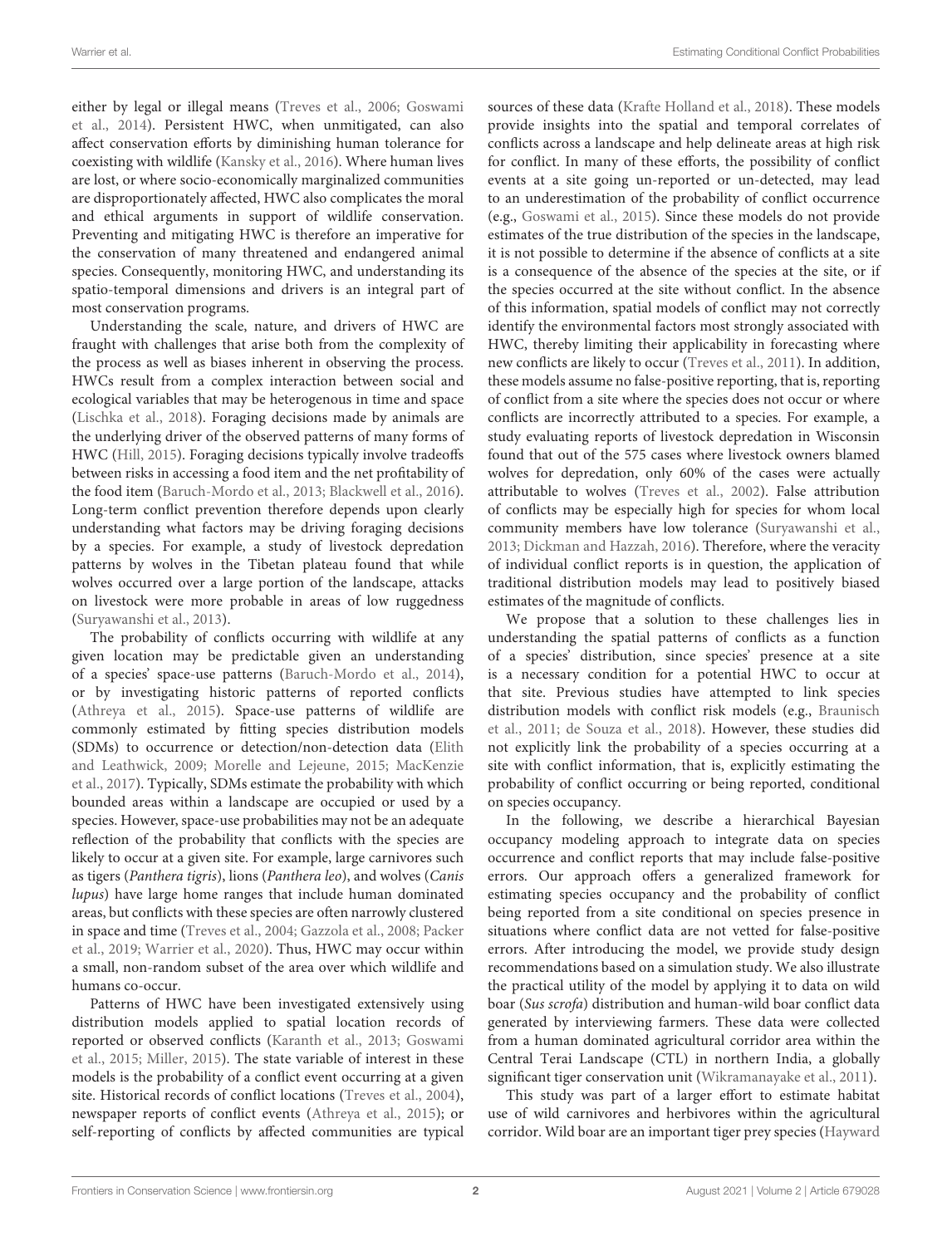et al., [2012\)](#page-8-24) and are widely regarded as an agricultural pest across their distributional range [\(Lewis et al., 2017\)](#page-8-25). We explored how conflicts with wild boar are reported from sites occupied and unoccupied by the species. Specifically, we were interested in understanding how the attitudes of farmers toward wildlife influence their reporting of real and perceived conflicts with wild boar. We define "real" conflicts as any conflict report that is recorded from a site where the species is predicted to occur, whereas "perceived" conflicts are those that are reported from sites conditional on the species being absent. The spatial patterns of real conflicts are assumed to be associated with environmental factors that determine the distribution of wild boar and influence their foraging decisions. For example, in southern Italy, crop losses to wild boar typically occurred in areas dominated by shrubs and areas with intermediate forest cover (Francesco et al., [2014\)](#page-8-26). On the contrary, perceived conflicts may be driven by the attitudes of community members toward the species for example, community beliefs about the species potential to cause damage or the abundance of the species [\(Dickman, 2010;](#page-8-4) [Dickman and Hazzah, 2016\)](#page-8-23). Consequently, these two types of conflicts can be resolved only by the application of fundamentally different mitigation measures. The goal of our case study was to distinguish between real and perceived conflicts reports within the CTL, and understand how community attitudes toward wildlife and situational characteristics of the respondents, such as age and land holding size influence the reporting of these perceived conflicts. We discuss the implications of our findings as well as model extensions under scenarios where conflict data have been vetted for false-positive errors.

## MATERIALS AND METHODS

Broadly, our models are similar to integrated species distribution models [\(Pacifici et al., 2017;](#page-8-27) [Miller et al., 2019\)](#page-8-28), where diverse data are integrated by means of a shared parameter. Specifically, our approach is a Bayesian hierarchical, false-positive occupancy model where data were generated under the single season, site confirmation design, employing multiple detection methods [\(Miller et al., 2011;](#page-8-29) [Chambert et al., 2015;](#page-7-6) [Clement, 2016\)](#page-7-7). The site confirmation design using multiple detection methods involves the use of auxiliary detection methods that are free of false-positive errors to estimate the true occupancy probability of a site. For example, the multiple detection methods could include using interview surveys (ambiguous method) in conjunction with unambiguous methods such as sign surveys and camera surveys at the same survey locations [\(Warrier et al., 2020\)](#page-9-0). Our model relies on two data sources. Data on conflicts with the species of interest are collected for  $i = 1, 2, ...$  S sites or spatial units. At each site, conflict data are collected over  $j =$ 1, 2, ... J survey occasions. These data may be collected either through interviews of community members, or through conflict monitoring programs. If interviews of community members are used to generate data on conflicts for a given site, each interview respondent is treated as a survey occasion. Where data from conflict monitoring programs are used, survey occasions may represent discrete time intervals over which the presence or absence of a conflict event is recorded [\(Goswami et al., 2015\)](#page-8-18). Additional data pertaining to each of these survey occasions may also be collected, such as information on prevailing weather and environmental covariates hypothesized to influence conflicts. For example, in the Greater Tsavo ecosystem in Kenya, the number of HWCs reported annually, and seasonally varied as a function of rainfall [\(Mukeka et al., 2020\)](#page-8-30). These conflict surveys generate information on the total number of occasions within a site where a conflict event with the species of interest was reported. To predict the true underlying occupancy state for the target species at a given site, additional surveys for the species of interest are simultaneously conducted at all, or a subset, of the sites  $(i = 1,$ 2,..s;  $s \leq S$ ) using a method assumed to be free of false-positive errors. Detection methods could include the use of camera traps, acoustic recorders, or sign surveys with surveys repeated  $k =$ 1, 2, ..K times at each site. Using the terminology associated with the site-confirmation, multiple detection methods design, we categorized the conflict surveys as a source of ambiguous data (i.e., they provide ambiguous information on whether the species occurs at a site) whereas the auxiliary surveys were assumed to result in unambiguous true detections at occupied sites.

## Model

We adopted a Bayesian hierarchical modeling approach to predict patterns of species occupancy and the conditional probability of HWC reporting. The hierarchical model is composed of two sub-components, a process model, and an observation model. The process model describes the ecological processes that gave rise to the spatial patterns in the latent state variable (site occupancy). In the model,  $z_i$  describes the occupancy state of a site "i" for S sites surveyed over a season. Within the survey season, sites are assumed to be closed to changes in their occupancy state. A site can be in one of two possible states, occupied ( $z_i = 1$ ) or unoccupied ( $z_i = 0$ ) by the target species. The occupancy state of a site "i"  $(z<sub>i</sub>)$  is treated as a Bernoulli random variable with occupancy probability equal to  $\psi$ <sub>i</sub>. The parameter  $\psi$ <sub>i</sub> describes the probability a site is occupied by the species of interest and may itself be defined as a function of site-specific covariates  $x'$  $\mathbf{x}_i^{'}$ . Here,  $\mathbf{x}_i^{'}$  was a vector of covariates characterizing the environment within site i.

$$
z_i \sim \text{Bernoulli }(\Psi_i)
$$

$$
\text{logit }(\Psi_i) = x_i^{'} \beta
$$

At site i, the total number of survey occasions where a conflict event is reported is represented by  $w_i$ . Similarly,  $y_i$ , represents the total number of detections of the species at a site  $i$  using the unambiguous survey method. For occupied sites, the number of occasions during which conflicts with a species was recorded  $(w_i \geq 0 | z_i = 1)$  is described by a Binomial distribution with probability  $p_{11}$ . Whereas, at unoccupied sites, the number of occasions where conflict with the species of interest was reported  $(w_i \geq 0 | z_i = 0)$  follow a Binomial probability distribution with probability  $p_{10}$ . Thus,  $p_{11}$  describes the probability a conflict with the species of interest was reported during a given survey at an occupied site. While  $p_{10}$  represents the probability a conflict with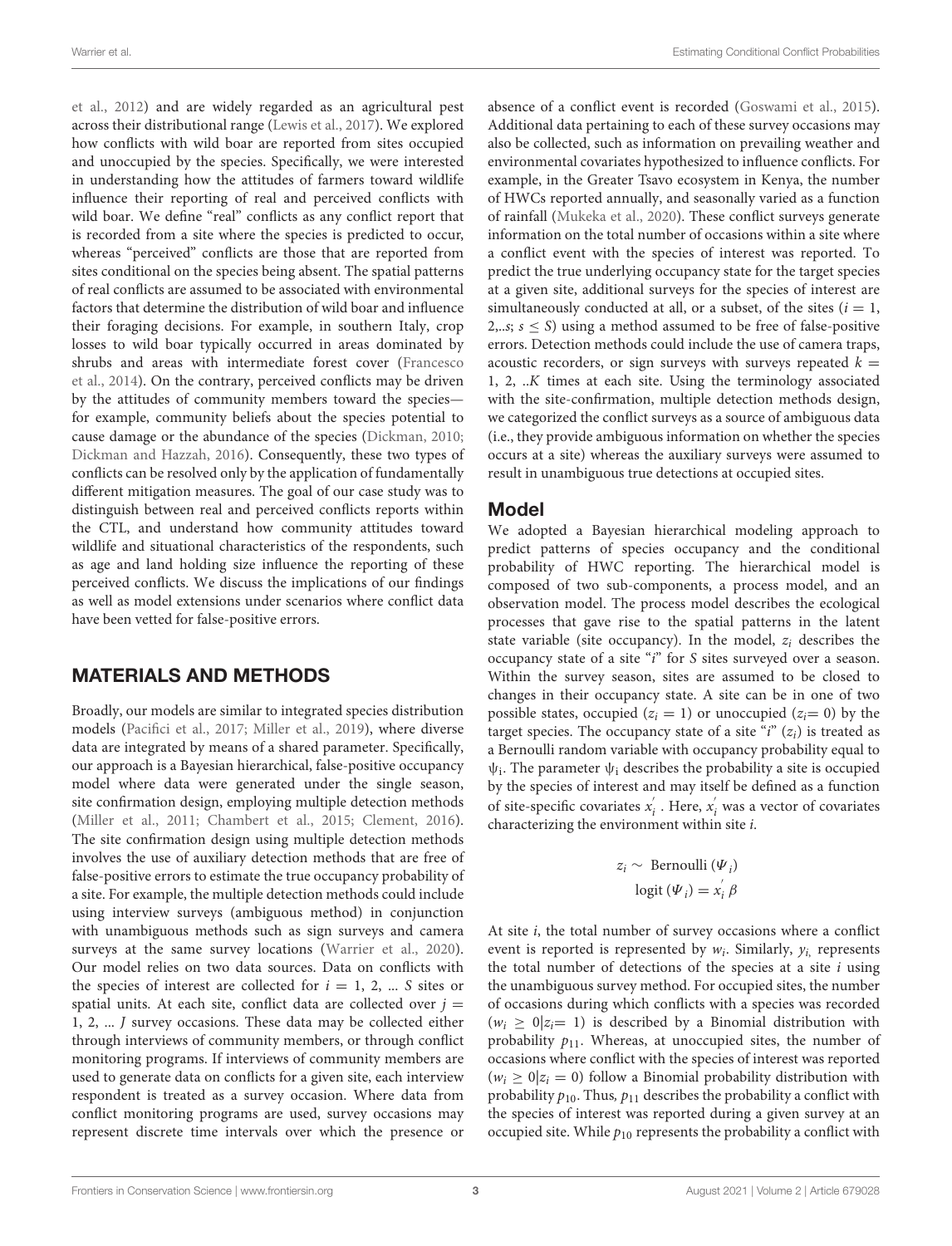a species was reported during a survey at an unoccupied site.

$$
w_i \sim \begin{cases} \text{Binom } (J_i, p_{10}) & z_i = 0 \\ \text{Binom } (J_i, p_{11}) & z_i = 1 \end{cases} \quad \text{, for } i \in S
$$

Similarly, using the unambiguous survey method (e.g., camera trap surveys), the total number of detections at an occupied site given "K" survey occasions ( $y_i \ge 0 | z_i = 1$ ) follow a Binomial probability distribution with detection probability equal to r.

$$
y_i \sim \begin{cases} 0 & z_i = 0 \\ \text{Binom}(K_i, r) & z_i = 1 \end{cases}
$$
, for  $i \in s \subseteq S$ 

#### Simulation Study

We assessed the ability of our model to predict species occupancy  $(\Psi)$  under a range of conditions. We focused on parameters associated with occupancy, since this was the state variable around which we integrated the space-use and conflict datasets. We simulated data for 100 sites exploring multiple scenarios involving alternative probabilities of falsely attributing conflicts to the focal species  $(p_{10})$  and true detection probabilities associated with the unambiguous survey method (r). We considered three alternative possibilities for the probability that conflicts would be reported at least once at an unoccupied site  $[p_{10}^* = 1 - (1 - p_{10})^l; 0.1$  (low), 0.5(medium), 0.8 (high)]. We assumed that these probabilities remained constant across sites. For each level of  $p_{10}^*$ , we considered three scenarios for the probability of detecting the species at least once at a site using the unambiguous method  $\begin{bmatrix} r^* & = & 1 & - & (1-r)^K \\ 0.1 & 0 & 0 \\ 0 & 0 & 0 \end{bmatrix}$ 0.5 (medium) and 0.8 (high)]. For each level of  $p_{10}^*$ ; and  $r^*$ , we explored five alternate scenarios with respect to the proportion of sites where the unambiguous method was applied (5, 20, 50, 75, and 100%). The result was 45 combinations of false-positive reporting and survey effort for the unambiguous method. The probability of a conflict reported at least once during a survey season from a site where the animal was predicted to occur  $\left[p_{11}^*\right]$  $1 - (1 - p_{11})^J$  was set at 0.60.

For all scenarios, we simulated site-specific occupancy probabilities as a function of a single covariate, logit ( $\Psi_i$ ) =  $\beta_0$  +  $\beta_1$  \* *cov<sub>i</sub>*. We assumed a mean occupancy probability of 25 % ( $\beta_0$  $= 0.25$ ) and occupancy probabilities that declined with increasing values of a normally distributed covariate ( $\beta_1 = -0.60$ ). Taken together, the scenarios represented the range of conflict reporting probabilities and survey effort for a hypothetical species characterized by low occupancy probability and moderately to high potential to be involved in conflicts where it occurred. For each scenario we fit our model to 100 simulated datasets and evaluated the precision of the estimated intercept  $(\beta_0)$  and slope  $(\beta_1)$  parameters. For all simulations, we used vague priors on model parameters by specifying a normal distribution with  $\mu = 0$ and  $\sigma^2 = 2.5$ . We generated 25,000 MCMC samples with a burnin period of 5,000 iterations. For all parameters modeled without covariates, we generated MCMC samples by sampling from their full conditional distributions via Gibb's sampling (**[Appendix A](#page-7-8)**). For parameters modeled as functions of covariates, we used

the Metropolis MCMC algorithm [\(Geyer, 1997\)](#page-8-31). All simulations were carried out in the R statistical computing environment (R Core Team, [2020\)](#page-8-32).

## **Application**

Data were collected from a 1,200 km<sup>2</sup> agricultural corridor separating two tiger reserves in the CTL (Dudhwa Tiger Reserve and Pilibhit Tiger Reserve). We surveyed 46 randomly selected sites (1.6  $\times$  1.6 km grid cells) for wild boar and simultaneously collected data on human-wild boar conflicts between December 2015 and February 2016. We selected grid cells based on the Generalized Random Tessellation Stratified algorithm (GRTS; [Stevens and Olsen, 2004\)](#page-8-33). We collected detection data on wild boar by placing a single motion-activated camera (Cuddeback Attack) within the cell for a period of 40 days. The camera-trap surveys were a source of unambiguous data, assumed free of falsepositive errors. Ambiguous detection data were based on farmer interviews from a randomly selected subset of sites (27) where camera-trapping was conducted. We interviewed 1–10 farmers resident within each site using a survey instrument designed to generate data on conflict occurrence, and various, social, economic, and attitudinal correlates. For camera trap surveys, we treated each 5-day period as an occasion. For farmer interview surveys, each farmer was treated as a unique survey occasion.

Using the survey instrument, we obtained data on whether the respondent (farmer) was currently experiencing crop losses due to wildlife and what species they believed were responsible. We also recorded information on the age and land holding sizes of the respondents. In addition, we recorded the attitudes of respondents toward two ongoing conflict mitigation options: compensation for losses and fencing of protected areas. We also assessed the attitudes of respondents toward the prevailing legal restriction on lethally removing crop damaging wildlife species. Responses to these questions were recorded on a binary (Yes/No) scale.

We tested a number of hypotheses. (1) We a priori expected wild boar occupancy probabilities to decline with increasing distance to park boundaries [\(Karanth et al., 2013\)](#page-8-17)—therefore, we modeled occupancy probability  $(\psi)$  as a function of distance of the site to the nearest protected area boundary (PA). (2) We evaluated how the probability of a farmer reporting conflicts with wild boar at an unoccupied site  $(p_{10})$  was related to their tolerance for wildlife as reflected in their attitudes toward mitigation measures, and their attitude toward the legal restriction on lethal removal of problem animals. We hypothesized that farmers who favored compensation (Compensation) as a conflict mitigation strategy, and those who favored the removal of the legal restriction on lethal action (Hunt), would falsely report conflicts with higher probability [\(Dickman et al., 2011;](#page-8-34) Johnson et al., [2018\)](#page-8-35). (3) We hypothesized that younger, less experienced farmers (Age) would have a higher probability of falsely reporting conflicts. (4) We evaluated the probability of a farmer reporting conflicts from a site occupied by wild boar  $(p_{11})$  as a function of their land holding size (LandOwned). We expected conflict reporting probabilities to decline with increasing farm size since crop depredation would have a more pronounced effect on small land holders.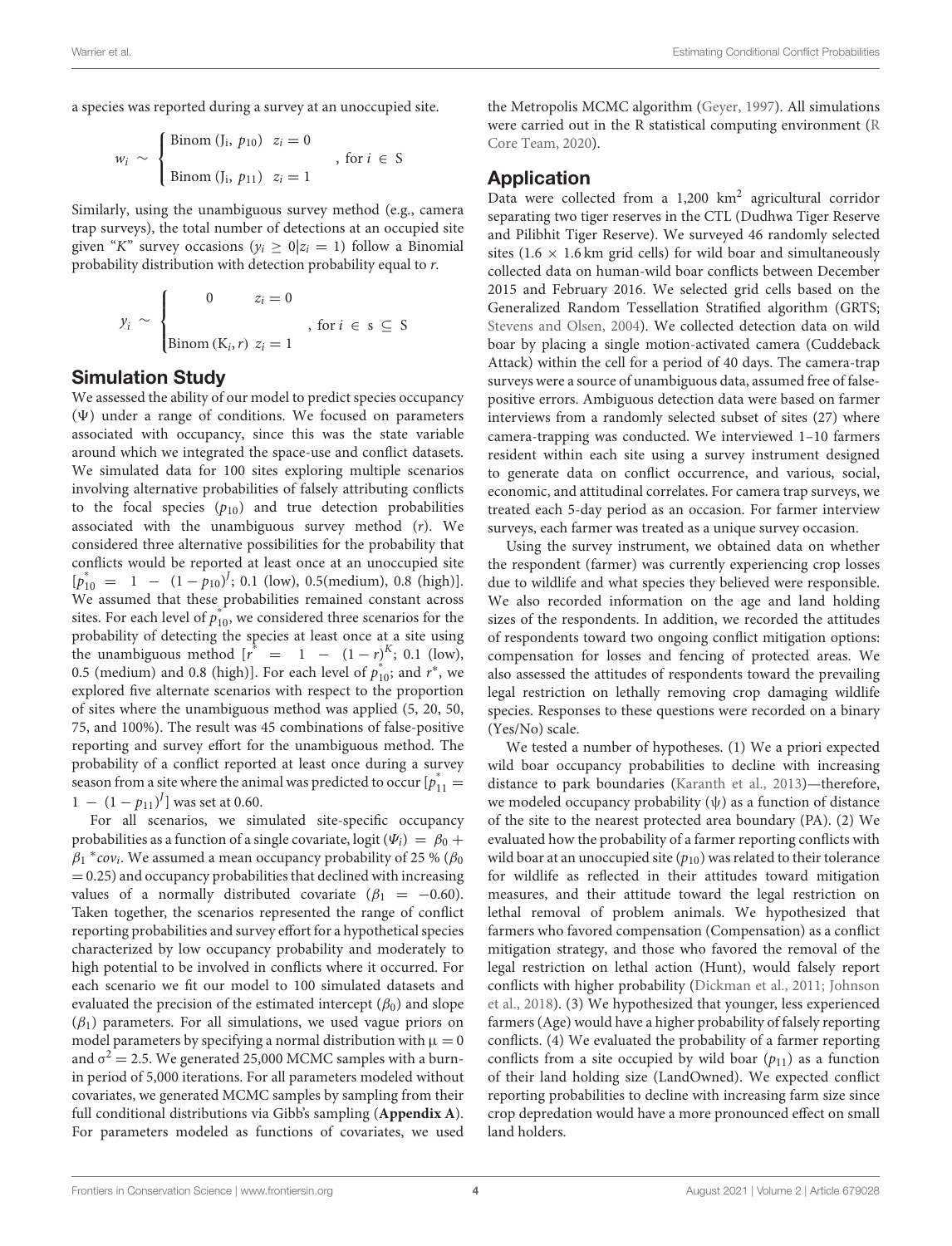We tested the effects of distance to protected areas (PA) on occupancy probability, while modeling the remaining parameters without covariates (**[Table 1](#page-4-0)**; [Morin et al., 2020\)](#page-8-36). Using the supported occupancy structure ( $\triangle DIC < 5$ ), we proceeded to identify best supported covariate structure for false conflict reporting p10 (probability of reporting conflicts from sites unoccupied by wild boar; **[Table 1](#page-4-0)**), followed by evaluating the influence of land holding size on true conflict reporting, p11 (probability of reporting conflicts from sites occupied by wild boar; **[Table 1](#page-4-0)**). We also fit a global model where all parameters are modeled as a function of covariates, ψ(PA)p10(Hunt)p11(LandOwned)r(.) as well as a model without covariates  $\Psi(.)p10(.)p11(.)r(.)$ .

All analyses were done in the R statistical computing environment [\(R Core Team, 2020\)](#page-8-32). We specified vague priors on the model parameters and ran three chains with 50,000 MCMC samples each and used a burn-in period of 5000 iterations. We tested for chain convergence by calculating the Gelman-Rubin statistic for each parameter. We fit a total of six models and compared them based on their Deviance Information Criterion (DIC; [Hooten and Hobbs, 2015\)](#page-8-37).

## RESULTS

#### Simulation Results

Under all 45 simulation scenarios, our model estimated parameters of interest with high precision. As expected, increasing unambiguous survey effort resulted in greater precision in estimates of the posterior means of  $\beta_0$  and  $\beta_1$ . This result was observed both when a greater proportion of sites had unambiguous surveys and with an increase in detection probability (r<sup>\*</sup>). Declines in precision were most pronounced with high levels of false-positive reporting ( $p_{10}^* = 0.80$ ), when the unambiguous method had low detection probability ( $r^* =$ 0.10), or when unambiguous surveys occurred on fewer than 50% of the sites (**[Figure 1](#page-5-0)**). These patterns of declining precision were more pronounced for the slope parameter  $(\beta_1; \text{Figure 1}).$  $(\beta_1; \text{Figure 1}).$  $(\beta_1; \text{Figure 1}).$ Scenarios where the detection probability of the unambiguous method was low  $(r^* = 0.10)$ , resulted in negatively biased

<span id="page-4-0"></span>**TABLE 1** | Candidate models and associated DIC values.

| Model                                  | <b>DIC</b> |
|----------------------------------------|------------|
| $\psi(.)p10(Hunt)p11(.)r(.)$           | 518.9      |
| $\psi(.)$ p10(Hunt)p11(LandOwned)r(.)  | 522.02     |
| $\psi(.)$ p10(.)p11(.)r(.)             | 525.56     |
| $\psi(.)$ p10(Compensation)p11(.)r(.)  | 526.25     |
| $\psi(.)$ p10(Age)p11(.)r(.)           | 527.33     |
| $\psi$ (PA)p10(Hunt)p11(LandOwned)r(.) | 688.86     |
| $\psi$ (PA)p10(.)p11(.)r(.)            | 691.23     |
|                                        |            |

 $\Psi$  is the probability the site was occupied by wild boar; p11 is the probability that conflict with wild boar was reported from a site occupied by the species; p10 is the probability that conflict with wild boar was reported from a site unoccupied by the species; and, r is the probability that wild boar were detected using camera traps at a site occupied by the species.

estimates of mean occupancy and positively biased estimates of the slope parameter, irrespective of the level of survey effort and false-positive reporting probabilities. Across all scenarios and simulations, the estimated credible intervals included the true parameter value.

## Application Results

Using camera traps, wild boar were detected at least once at nine sites. Conflicts with wild boar were reported at least once at 26 of the 27 sites based on interview surveys with farmers. Of the seven hypotheses tested (**[Table 1](#page-4-0)**), a model where the probability of falsely reporting conflicts with wild boars at an unoccupied site was a function of attitudes in opposition to the restriction on lethal removal of wildlife (Hunt) had the highest support (lowest DIC). The model with the next highest support reflected our hypothesis that true conflict reporting probabilities would decline with increasing land holding sizes. Similarly, the model with the least support was one where both true and false conflict reporting probabilities were modeled without covariates and wild boar use probabilities were modeled as a function of distance of the cell to protected areas (PA).

Based on the best-supported model, wild boar habitat use across the surveyed sites was not a function of the distance to a protected area boundary. As per the model, wild boar used sampled sites with a mean probability of 0.24 (**[Figure 2](#page-5-1)**). The probability of detecting wild boar using camera traps, given the site was occupied, was 0.33 for each 5-day survey occasion (**[Figure 2](#page-5-1)**). On average, the probability that a farmer would report conflicts from a site used by wild boar was 0.87. In contrast, the probability that a farmer would report conflicts from a site not used by the species was 0.63 (**[Figure 2](#page-5-1)**). Farmers who favored the removal of the legal restriction on hunting (Hunt) falsely reported conflicts with wild boar with a higher probability that those who favored the continuation of the law (**[Figure 3](#page-6-0)**).

## **DISCUSSION**

Our modeling approach allows for the joint estimation of species occupancy and the probability of reporting humanwildlife conflicts. In our model formulation, HWC reporting probabilities were estimated conditional on the presence or absence of the species at the site. This allowed for the estimation of the probability that conflicts may have been falsely recorded at an unoccupied site. The method we used provides a flexible modeling approach and offers a cost-effective and efficient strategy to monitor species space use and conflicts over large spatial scales. The model framework we used requires the collection of additional auxiliary data at all, or a subset, of the sites over which conflict monitoring was conducted. Our simulation results suggest that using auxiliary survey methods that are free of false positive errors with a cumulative detection probability  $(r^*) > 0.5$ , results in unbiased estimates of covariate relationships. Conflict monitoring programs involving species for which human communities have low tolerance, or whose depredation patterns closely resemble those of other conspecific species (e.g., wolves and coyotes ; [Treves et al., 2002\)](#page-8-22), are likely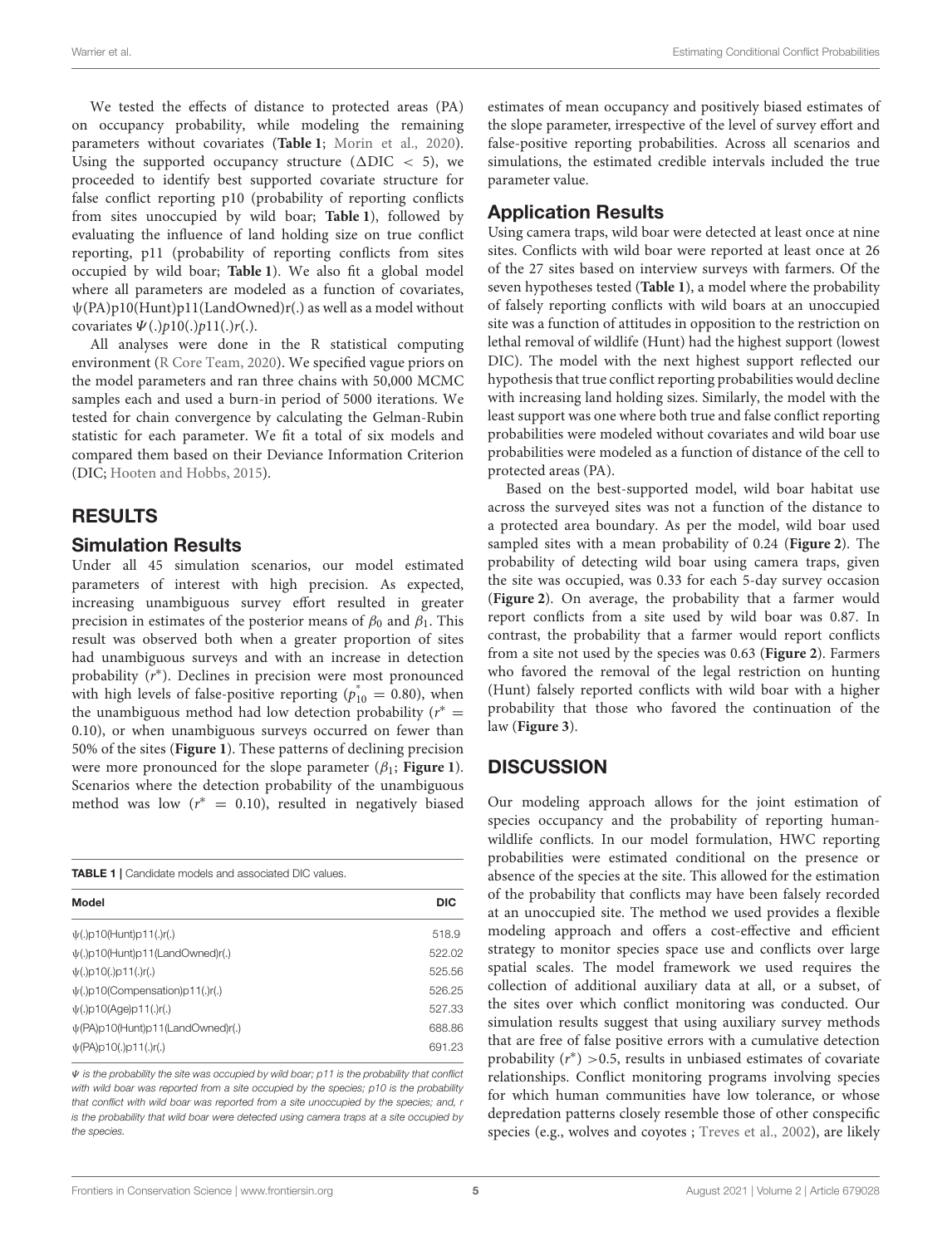

<span id="page-5-0"></span>

<span id="page-5-1"></span>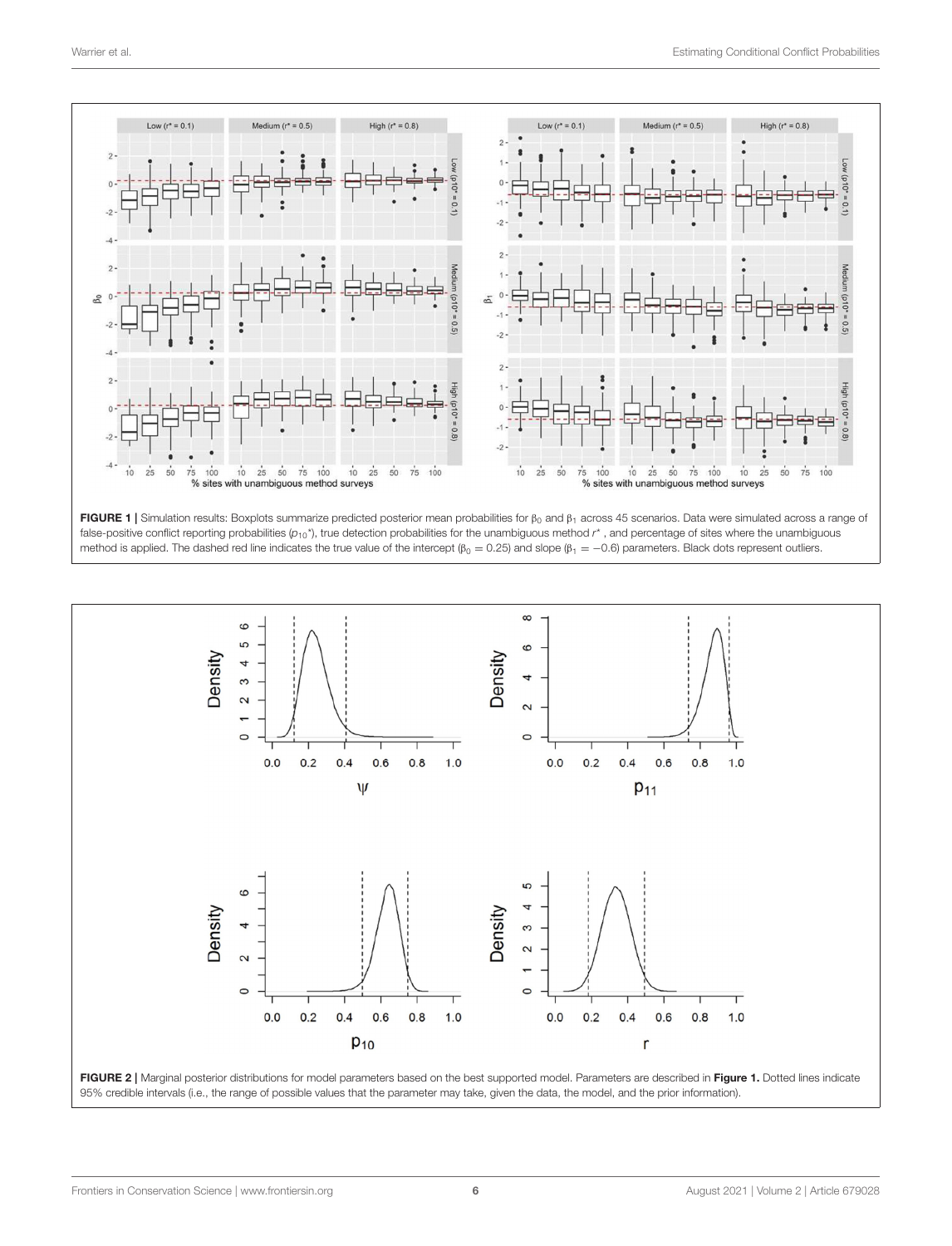

<span id="page-6-0"></span>circumstances where false reporting of conflicts may be high. In these situations, conducting auxiliary surveys at ∼50% of the sites over which conflict is being monitored are needed to discern the true rates and spatial distribution of conflicts (**[Figure 1](#page-5-0)**). When false-positive reporting probabilities are very low, the proportion of sites where the auxiliary method should be applied depends on how true conflicts are reported at a site where the species occurs  $(p_{11})$  and the probability that the auxiliary survey method can detect the species when it occurs at a site  $(r)$ .

In our case study, farmers generally overestimated the magnitude of conflicts with wild boar. As discussed by [Dickman](#page-8-4) [\(2010\)](#page-8-4), perceived levels of conflicts are often shaped by multiple human factors in addition to the true impacts of the species. These factors include social (e.g., age, religion), psychological (e.g., attitudes, beliefs), situation (e.g., economic status), and other unresolved human-human conflicts that may manifest as reduced tolerance for wildlife.

Documenting when significant disparities exist between perceived and real conflicts is a first step toward increasing the tolerance or acceptance of the species in shared landscapes [\(Skupien et al., 2016\)](#page-8-38). We found that community members who had a favorable attitude toward the lethal removal of wild animals by legal hunting were more likely to falsely report conflicts with wild boar (**[Figure 3](#page-6-0)**). While we interpret attitudes toward the removal of the hunting restriction as reduced tolerance for wildlife, we emphasize that this relationship may be true only in the restricted context of our study. Hunting is a widespread and understudied issue affecting wildlife in India, and its character and underlying motivations vary widely across different regions of the country [\(Velho et al., 2012\)](#page-9-2). Wild boar occurred in the surveyed area with a mean probability of 0.24, yet community members widely perceived it as a significant agricultural pest,

exemplified by the fact that conflicts with the species were reported from all the surveyed sites. In the absence of information on the actual distribution of wild boar, the conflict survey data would lead us to believe that the species is more widespread across the landscape. Similarly, in sites used by the species, there was a high probability of conflicts being reported by farmers. Results from our study, and a broader application of our survey modelling methods, has important consequences for the formulation of conflict mitigation measures (Anand and Radhakrishna, [2017\)](#page-7-9). In the CTL, conflict mitigation should employ a two-pronged approach that includes compensation for crop losses based on defensible estimates of the actual probability of HWC, in conjunction with efforts to understand in greater detail community attitudes toward hunting and land sharing with wildlife.

An important caveat associated with our results is that our model cannot distinguish between true and false conflict reports from sites used by wild boars. Consequently, it is likely that within used sites, the intensity of conflict may be lower than our data and modeling suggests. We attempted to characterize contemporary conflicts with wild boar in the study area. Yet, the high rates of false-positive conflict reporting may be the result of respondents reporting long-standing conflicts rather than conflicts that occurred during the survey season. However, previous studies that relied on interview data to estimate wild boar distribution patterns have demonstrated the high prevalence of false-positive detection errors for the species [\(Pillay et al.,](#page-8-39) [2014\)](#page-8-39).

The modeling approach we adopted did not estimate the conditional probability of conflicts occurring at a site - rather, it estimated the conditional probability of conflicts being reported. Conflict reporting is conditional on occurrence only in situations where there are no false-positive reporting errors. However, if conflict reports can be verified and validated, the probability of conflict occurring, conditioned on a species' occupancy, can be estimated using a simple extension of our model. Our model can be extended by introducing an additional parameter  $\delta_i$ representing the probability that a conflict event occurred at site  $i$ occupied by the species of interest  $(z<sub>i</sub> = 1)$ . The latent state of the site with regards to conflict occurrence is given by  $c_i$ , such that  $c_i = 1$  when a conflict has occurred, and  $c_i = 0$  when no conflict occurred. The model then has the following form:

$$
z_i \sim \text{Bernoulli } (\Psi_i)
$$
  
\nlogit  $(\Psi_i) = x_i' \beta$   
\n $c_i \sim \text{Bernoulli } (\delta_i * z_i)$   
\n $y_i \sim \begin{cases}\n0 & z_i = 0 \\
\text{Binom } (K_i, r_i) \ z_i = 1 \\
w_i \sim \begin{cases}\n0 & c_i = 0 \\
\text{Binom } (J_i, p_{11}, r) \ c_i = 1\n\end{cases}, \text{ for } i \in S\n\end{cases}$ 

In this model, the probability of conflict occurring at a site where the species is present is given by  $\Psi_i * \delta_i$ . Like the occupancy parameter  $(\Psi_i)$ , conflict probability can be modeled as a function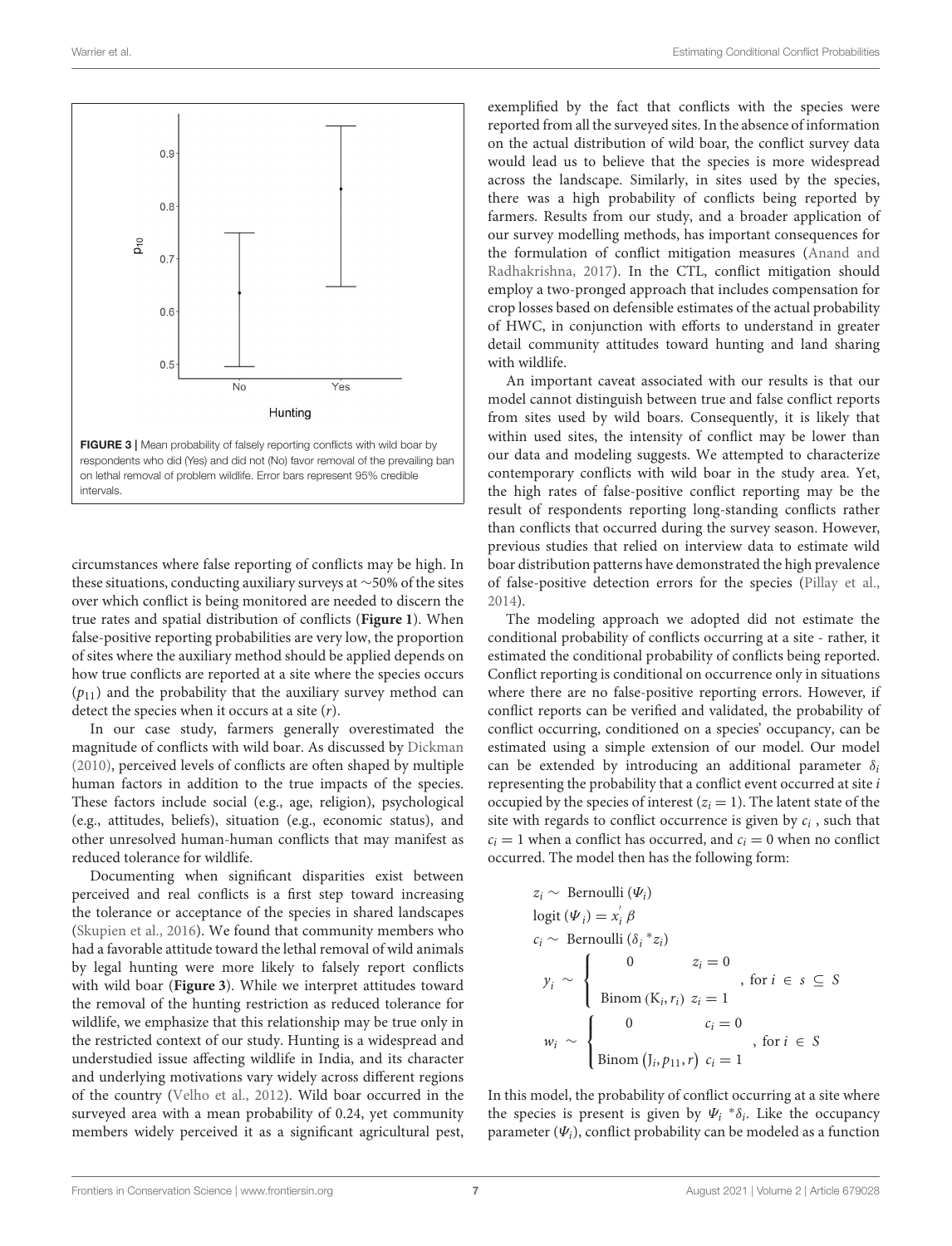of covariates such that  $logit(\delta_i) = u'_i$  $i_i$   $\alpha$ , where  $u_i$  is a vector of covariates associated with *i*th site. The parameter  $p_{11}$  represents the probability of detecting a conflict at a site where it has occurred. This is useful in situations where there is imperfect reporting of conflicts [\(Goswami et al., 2015\)](#page-8-18). Where conflict detection is certain, the parameter  $p_{11}$  can be interpreted as the intensity with which conflicts occurred at a site. When data are collected over multiple survey seasons, the model can be extended to represent the temporal dynamics of species space-use and the prevalence of conflict reports (**[Appendix B](#page-7-8)**).

Understanding the link between a species' current distribution and conflict probability is essential for to effectively mitigate human-wildlife conflicts. For example, the willingness of people to coexist with a species is often linked to their perceptions of the risk that the species poses to their lives or livelihoods. Risk perception is reflected in the degree of tolerance which, in turn, determines the course of management actions directed toward a species [\(Riley and Decker, 2000;](#page-8-40) [Knopff et al., 2016\)](#page-8-41). In many cases, perceptions of risks are often disproportionately higher than the actual risks posed by the species. For example, a study of community perceptions of risks from cougars (Puma concolor) found that a large proportion of respondents incorrectly believed that the risks were higher than those incurred when using airplanes, automobiles, and tractors (Riley and Decker, [2000\)](#page-8-40). Estimating the probability of HWC conditional on a species' current occupancy patterns is a way to estimate the true risks arising from land sharing with conflict-prone species. Our modeling approach provides a framework to estimate conflicts and conflict reporting as a function of species occupancy while simultaneously accounting for false-positive reporting errors. Importantly, the survey, and analysis approach we propose can be implemented with minimal additional survey effort and provide defensible estimates of the magnitude of HWCs.

## DATA AVAILABILITY STATEMENT

The raw data supporting the conclusions of this article will be made available by the authors, without undue reservation.

## **REFERENCES**

- <span id="page-7-9"></span>Anand, S., and Radhakrishna, S. (2017). Investigating trends in human-wildlife conflict: is conflict escalation real or imagined? J. Asia-Pacific Biodivers. 10, 154–161. doi: [10.1016/j.japb.2017.02.003](https://doi.org/10.1016/j.japb.2017.02.003)
- <span id="page-7-3"></span>Athreya, V., Srivathsa, A., Puri, M., Karanth, K. K., Kumar, N. S., and Karanth, K. U. (2015). Spotted in the news: using media reports to examine leopard distribution, depredation, and management practices outside protected areas in Southern India. PLoS ONE [10:e0142647. doi: 10.1371/journal.pone.0](https://doi.org/10.1371/journal.pone.0142647) 142647
- <span id="page-7-0"></span>Baruch-Mordo, S., Webb, C. T., Breck, S. W., and Wilson, K. R. (2013). Use of patch selection models as a decision support tool to evaluate mitigation strategies of human–wildlife conflict. Biol. Conserv. [160, 263–271. doi: 10.1016/j.biocon.2013.](https://doi.org/10.1016/j.biocon.2013.02.002) 02.002
- <span id="page-7-2"></span>Baruch-Mordo, S., Wilson, K. R., Lewis, D. L., Broderick, J., Mao, J. S., and Breck, S. W. (2014). Stochasticity in natural forage production

## ETHICS STATEMENT

The studies involving human participants were reviewed and approved by Colorado State University IRB. Written informed consent for participation was not required for this study in accordance with the national legislation and the institutional requirements.

## AUTHOR CONTRIBUTIONS

RW lead the study design, data collection, model, and manuscript development. BN and LB made substantial contributions to study design, model, and manuscript development. All authors approved the submitted version.

## FUNDING

The study was funded by Grants from WWF-India, the Center for Collaborative Conservation (Colorado State University) and The Rufford Foundation.

## ACKNOWLEDGMENTS

Permission for the study was granted by the Field Director of Dudhwa Tiger Reserve, Uttar Pradesh State forest Department. The model was co-developed with Lanier. W. We are grateful for feedback on the model from M. Hooten. P. Chanchani supported the study by providing camera-traps. We thank Landau.V for providing important insights during model development. Raja, Rambharose, and M. Singh for help with data collection. We are grateful for collaboration and support from S. Worah, D. Ghose, J. Vattakaven, H. Karandikar, Y. Shethia, M. Gupta, and D. Hassan at WWF-India, K. Crooks, and T. Teel at Colorado State University.

## SUPPLEMENTARY MATERIAL

<span id="page-7-8"></span>The Supplementary Material for this article can be found [online at: https://www.frontiersin.org/articles/10.3389/fcosc.](https://www.frontiersin.org/articles/10.3389/fcosc.2021.679028/full#supplementary-material) 2021.679028/full#supplementary-material

affects use of urban areas by black bears: implications to management of human-bear conflicts. PLoS ONE [9:e85122. doi: 10.1371/journal.pone.00](https://doi.org/10.1371/journal.pone.0085122) 85122

- <span id="page-7-1"></span>Blackwell, B. F., DeVault, T. L., Fernández-Juricic, E., Gese, E. M., Gilbert-Norton, L., and Breck, S. W. (2016). No single solution: application of behavioural principles in mitigating human–wildlife conflict. Anim. Behav. 120, 245–254. doi: [10.1016/j.anbehav.2016.07.013](https://doi.org/10.1016/j.anbehav.2016.07.013)
- <span id="page-7-4"></span>Braunisch, V., Patthey, P., and Arlettaz, R. (2011). Spatially explicit modeling of conflict zones between wildlife and snow sports: prioritizing areas for winter refuges. Ecol. Appl. 21, 955–967. doi: [10.1890/09-2167.1](https://doi.org/10.1890/09-2167.1)
- <span id="page-7-6"></span>Chambert, T., Miller, D. A. W., and Nichols, J. D. (2015). Modeling false positive detections in species occurrence data under different study designs. Ecology 96, 332–339. doi: [10.1890/14-1507.1](https://doi.org/10.1890/14-1507.1)
- <span id="page-7-7"></span>Clement, M. J. (2016). Designing occupancy studies when false-positive detections occur. Methods Ecol. Evol 7, 1538–1547 doi: [10.1111/2041-210X.12617](https://doi.org/10.1111/2041-210X.12617)
- <span id="page-7-5"></span>de Souza, J. C., da Silva, R. M., Gonçalves, M. P. R., Jardim, R. J. D., and Markwith, S. H. (2018). Habitat use, ranching, and human-wildlife conflict within a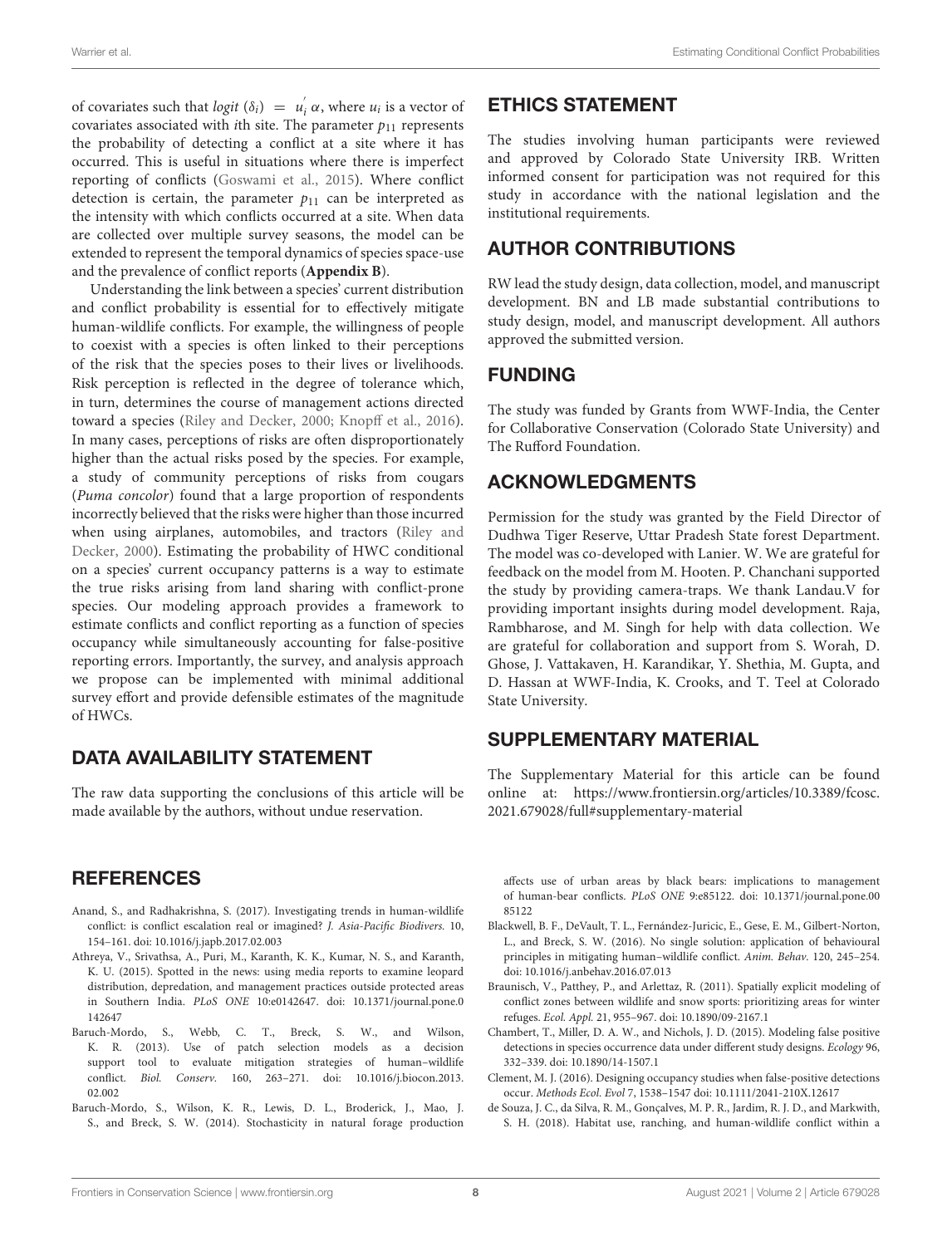fragmented landscape in the Pantanal, Brazil. Biol. Conserv. 217, 349–357. doi: [10.1016/j.biocon.2017.11.019](https://doi.org/10.1016/j.biocon.2017.11.019)

- <span id="page-8-4"></span>Dickman, A. J. (2010). Complexities of conflict: the importance of considering social factors for effectively resolving human–wildlife conflict. Anim. Conserv. 13, 458–466. doi: [10.1111/j.1469-1795.2010.00368.x](https://doi.org/10.1111/j.1469-1795.2010.00368.x)
- <span id="page-8-23"></span>Dickman, A. J., and Hazzah, L. (2016). "Money, myths and man-eaters: Complexities of human-wildlife conflict," in Problematic Wildlife: A Cross-Disciplinary Approach (New York, NY: Springer International Publishing), 339–356.
- <span id="page-8-34"></span>Dickman, A. J., Macdonald, E. A., and Macdonald, D. W. (2011). A review of financial instruments to pay for predator conservation and encourage human-carnivore coexistence. Proc. Natl. Acad. Sci. U.S.A. 108, 13937–13944. doi: [10.1073/pnas.1012972108](https://doi.org/10.1073/pnas.1012972108)
- <span id="page-8-11"></span>Elith, J., and Leathwick, J. R. (2009). Species distribution models: ecological explanation and prediction across space and time. Annu. Rev. Ecol. Evol. Syst. 40, 677–697. doi: [10.1146/annurev.ecolsys.110308.120159](https://doi.org/10.1146/annurev.ecolsys.110308.120159)
- <span id="page-8-2"></span>Ferreira, A. S., Peres, C. A., Bogoni, J. A., and Cassano, C. R. (2018). Use of agroecosystem matrix habitats by mammalian carnivores (Carnivora): a global-scale analysis. Mamm. Rev. 48, 312–327. doi: [10.1111/mam.12137](https://doi.org/10.1111/mam.12137)
- <span id="page-8-26"></span>Francesco, F. G., Bonardi, A., Mairota, P., Leronni, V., and Padoa-schioppa, E. (2014). Predicting wild boar damages to croplands in a mosaic of agricultural and natural areas. Curr. Zool. 60, 172–179. doi: [10.1093/czoolo/60.2.170](https://doi.org/10.1093/czoolo/60.2.170)
- <span id="page-8-15"></span>Gazzola, A., Capitani, C., Mattioli, L., and Apollonio, M. (2008). Livestock damage and wolf presence. J. Zool. 274, 261–269. doi: [10.1111/j.1469-7998.2007.00381.x](https://doi.org/10.1111/j.1469-7998.2007.00381.x)
- <span id="page-8-31"></span>Geyer, C. . (1997). "Introduction to markov Chain Monte Carlo," in Handbook of Markov Chain Monte Carlo, eds S. Brooks, A. Gelman, G. Jones, and X. L. Meng (Boca Raton, FL: Chapman and Hall/CRC), 3–48.
- <span id="page-8-1"></span>Gordon, I. J. (2009). What is the future for wild, large herbivores in humanmodified agricultural landscapes? Wildlife Biol. 15, 1–9. doi: [10.2981/06-087](https://doi.org/10.2981/06-087)
- <span id="page-8-18"></span>Goswami, V. R., Medhi, K., Nichols, J. D., and Oli, M. K. (2015). Mechanistic understanding of human-wildlife conflict through a novel application of dynamic occupancy models. Conserv. Biol. 29, 1100–1110. doi: [10.1111/cobi.12475](https://doi.org/10.1111/cobi.12475)
- <span id="page-8-6"></span>Goswami, V. R., Vasaudev, D., and Oli, M. K. (2014). The importance of conflcitinduced mortality for conservation planning in areas of human-elephant cooccurence. Biol. Conserv. 176, 191–198. doi: [10.1016/j.biocon.2014.05.026](https://doi.org/10.1016/j.biocon.2014.05.026)
- <span id="page-8-24"></span>Hayward, M. W., Jedrzejewski, W., and Jêdrzejewska, B. (2012). Prey preferences of the tiger Panthera tigris. J. Zool. 286, 221–231. doi: [10.1111/j.1469-7998.2011.00871.x](https://doi.org/10.1111/j.1469-7998.2011.00871.x)
- <span id="page-8-9"></span>Hill, C. M. (2015). Perspectives of "Conflict" at the wildlife–agriculture boundary: 10 Years On. Hum. Dimens. Wildl. 20, 296–301. doi: [10.1080/10871209.2015.1004143](https://doi.org/10.1080/10871209.2015.1004143)
- <span id="page-8-37"></span>Hooten, M. B., and Hobbs, N. T. (2015). A guide to Bayesian model selection for ecologists. Ecol. Monogr. 85, 3–28. doi: [10.1890/14-0661.1](https://doi.org/10.1890/14-0661.1)
- <span id="page-8-35"></span>Johnson, M., Karanth, K., and Weinthal, E. (2018). Compensation as a policy for mitigating human-wildlife conflict around four protected areas in Rajasthan, India. Conserv. Soc. 16:305. doi: [10.4103/cs.cs\\_17\\_1](https://doi.org/10.4103/cs.cs_17_1)
- <span id="page-8-7"></span>Kansky, R., Kidd, M., and Knight, A. T. (2016). A wildlife tolerance model and case study for understanding human wildlife conflicts. Biol. Conserv. 201, 137–145. doi: [10.1016/j.biocon.2016.07.002](https://doi.org/10.1016/j.biocon.2016.07.002)
- <span id="page-8-17"></span>Karanth, K. K., Gopalaswamy, A. M., Prasad, P. K., and Dasgupta, S. (2013). Patterns of human–wildlife conflicts and compensation: insights from Western Ghats protected areas. Biol. Conserv. 166, 175–185. doi: [10.1016/j.biocon.2013.06.027](https://doi.org/10.1016/j.biocon.2013.06.027)
- <span id="page-8-0"></span>Kennedy, C. M., Oakleaf, J. R., Theobald, D. M., Baruch-Mordo, S., and Kiesecker, J. (2019). Managing the middle: a shift in conservation priorities based on the global human modification gradient. Glob. Chang. Biol. 25, 811–826. doi: [10.1111/gcb.14549](https://doi.org/10.1111/gcb.14549)
- <span id="page-8-41"></span>Knopff, A. A., Knopff, K. H. and St. Clair, C. C. (2016). Tolerance for cougars diminished by high perception of risk. Ecol. Soc. 21:33. doi: [10.5751/ES-08933-210433](https://doi.org/10.5751/ES-08933-210433)
- <span id="page-8-20"></span>Krafte Holland, K., Larson, L. R., and Powell, R. B. (2018). Characterizing conflict between humans and big cats Panthera spp: a systematic review of research trends and management opportunities. PLoS ONE 13:e0203877. doi: [10.1371/journal.pone.0203877](https://doi.org/10.1371/journal.pone.0203877)
- <span id="page-8-25"></span>Lewis, J. S., Farnsworth, M. L., Burdett, C. L., Theobald, D. M., Gray, M., and Miller, R. S. (2017). Biotic and abiotic factors predicting the global distribution

and population density of an invasive large mammal. Sci. Rep. 7:44152. doi: [10.1038/srep44152](https://doi.org/10.1038/srep44152)

- <span id="page-8-8"></span>Lischka, S. A., Teel, T. L., Johnson, H. E., Reed, S. E., Breck, S., Don Carlos, A., et al. (2018). A conceptual model for the integration of social and ecological information to understand human-wildlife interactions. Biol. Conserv. 225, 80–87. doi: [10.1016/j.biocon.2018.06.020](https://doi.org/10.1016/j.biocon.2018.06.020)
- <span id="page-8-13"></span>MacKenzie, D. I., Nichols, J. D., Royle, J. A., Pollock, K. H., Bailey, L., and Hines, J. E. (2017). Occupancy Estimation and Modeling: Inferring Patterns and Dynamics of Species Occurrence. Amsterdam: Elsevier.
- <span id="page-8-29"></span>Miller, D. A., Nichols, J. D., McClintock, B. T., Grant, E. H. C., Bailey, L. L., and Weir, L. A. (2011). Improving occupancy estimation when two types of observational error occur: non-detection and species misidentification. Ecology 92, 1422–1428. doi: [10.1890/10-1396.1](https://doi.org/10.1890/10-1396.1)
- <span id="page-8-28"></span>Miller, D. A. W., Pacifici, K., Sanderlin, J. S., and Reich, B. J. (2019). The recent past and promising future for data integration methods to estimate species' distributions. Methods Ecol. Evol. 10, 22–37. doi: [10.1111/2041-210X.13110](https://doi.org/10.1111/2041-210X.13110)
- <span id="page-8-19"></span>Miller, J. R. B. (2015). Mapping attack hotspots to mitigate human–carnivore conflict: approaches and applications of spatial predation risk modeling. Biodivers. Conserv. 24, 2887–2911. doi: [10.1007/s10531-015-0993-6](https://doi.org/10.1007/s10531-015-0993-6)
- <span id="page-8-12"></span>Morelle, K., and Lejeune, P. (2015). Seasonal variations of wild boar Sus scrofa distribution in agricultural landscapes: a species distribution modelling approach. Eur. J. Wildl. Res. 61, 45–56. doi: [10.1007/s10344-014-0872-6](https://doi.org/10.1007/s10344-014-0872-6)
- <span id="page-8-36"></span>Morin, D. J., Yackulic, C. B., Diffendorfer, J. E., Lesmeister, D. B., Nielsen, C. K., Reid, J., et al. (2020). Is your ad hoc model selection strategy affecting your multimodel inference? Ecosphere 11:e02997. doi: [10.1002/ecs2.2997](https://doi.org/10.1002/ecs2.2997)
- <span id="page-8-30"></span>Mukeka, J. M., Ogutu, J. O., Kanga, E. and Røskaft, E (2020). Spatial and temporal dynamics of human-wildlife conflicts in the Kenya Greater Tsavo Ecosystem. Hum. Wildlife Interact. 14, 255–272. doi: [10.26077/bf21-497e](https://doi.org/10.26077/bf21-497e)
- <span id="page-8-3"></span>Nyhus, P. J. (2016). Human–wildlife conflict and coexistence. Annu. Rev. Environ. Resour. 41, 143–171. doi: [10.1146/annurev-environ-110615-085634](https://doi.org/10.1146/annurev-environ-110615-085634)
- <span id="page-8-27"></span>Pacifici, K., Reich, B. J., Miller, D. A. W., Gardner, B., Stauffer, G., Singh, S., et al. (2017). Integrating multiple data sources in species distribution modeling: a framework for data fusion<sup>∗</sup> . Ecology 98, 840–850. doi: [10.1002/ecy.1710](https://doi.org/10.1002/ecy.1710)
- <span id="page-8-16"></span>Packer, C., Shivakumar, S., Athreya, V., Craft, M. E., Dhanwatey, H., Dhanwatey, P., et al. (2019). Species-specific spatiotemporal patterns of leopard, lion and tiger attacks on humans. J. Appl. Ecol. 56, 585–593. doi: [10.1111/1365-2664.13311](https://doi.org/10.1111/1365-2664.13311)
- <span id="page-8-39"></span>Pillay, R., Miller, D. A. W., Hines, J. E., Joshi, A. A., and Madhusudan, M. D. (2014). Accounting for false positives improves estimates of occupancy from key informant interviews. Divers. Distrib. 20, 223–235. doi: [10.1111/ddi.0.12151](https://doi.org/10.1111/ddi.0.12151)
- <span id="page-8-32"></span>R Core Team (2020). A Language and Environment for Statistical Computing. Available online at:<https://www.r-project.org/>
- <span id="page-8-40"></span>Riley, S., and Decker, D. (2000). Wildlife stakeholder acceptance capacity for cougars in Montana. Wildl. Soc. Bull. 28, 931–939. doi: [10.1080/10871200009359187](https://doi.org/10.1080/10871200009359187)
- <span id="page-8-38"></span>Skupien, G. M., Andrews, K. M., and Larson, L. R. (2016). Teaching tolerance? Effects of conservation education programs on wildlife acceptance capacity for the American alligator. Hum. Dimens. Wildl. 21, 264–279. doi: [10.1080/10871209.2016.1147624](https://doi.org/10.1080/10871209.2016.1147624)
- <span id="page-8-33"></span>Stevens, D. L., and Olsen, A. R. (2004). Spatially balanced sampling of natural resources. J. Am. Stat. Assoc. 99, 262–278. doi: [10.1198/016214504000000250](https://doi.org/10.1198/016214504000000250)
- <span id="page-8-10"></span>Suryawanshi, K. R., Bhatnagar, Y. V., Redpath, S., and Mishra, C. (2013). People, predators and perceptions: patterns of livestock depredation by snow leopards and wolves. J. Appl. Ecol. 50, 550–560. doi: [10.1111/1365-2664.12061](https://doi.org/10.1111/1365-2664.12061)
- <span id="page-8-22"></span>Treves, A., Jurewicz, R. R., Naughton-Treves, L., Rose, R. A., Willging, R. C., and Wydeven, A. P. (2002). Wolf depredation on domestic animals in Wisconsin, 1976–2000. Wildl. Soc. Bull. 30, 231–241.
- <span id="page-8-21"></span>Treves, A., Martin, K. A., Wydeven, A. P., and Wiedenhoeft, J. E. (2011). Forecasting environmental hazards and the application of risk maps to predator attacks on livestock. Bioscience 61, 451–458. doi: [10.1525/bio.2011.61.6.7](https://doi.org/10.1525/bio.2011.61.6.7)
- <span id="page-8-14"></span>Treves, A., Naughton-Treves, L., Harper, E. K., Mladenoff, D. J., Rose, R. A., Sickley, T. A., et al. (2004). Predicting human-carnivore conflict: a spatial model derived from 25 years of data on wolf predation on livestock. Conserv. Biol. 18, 114–125. doi: [10.1111/j.1523-1739.2004.00189.x](https://doi.org/10.1111/j.1523-1739.2004.00189.x)
- <span id="page-8-5"></span>Treves, A., Wallace, R. B., Naughton-Treves, L., and Morales, A. (2006). Comanaging human–wildlife conflicts: a review. Hum. Dimens. Wildl. 11, 383–396. doi: [10.1080/10871200600984265](https://doi.org/10.1080/10871200600984265)